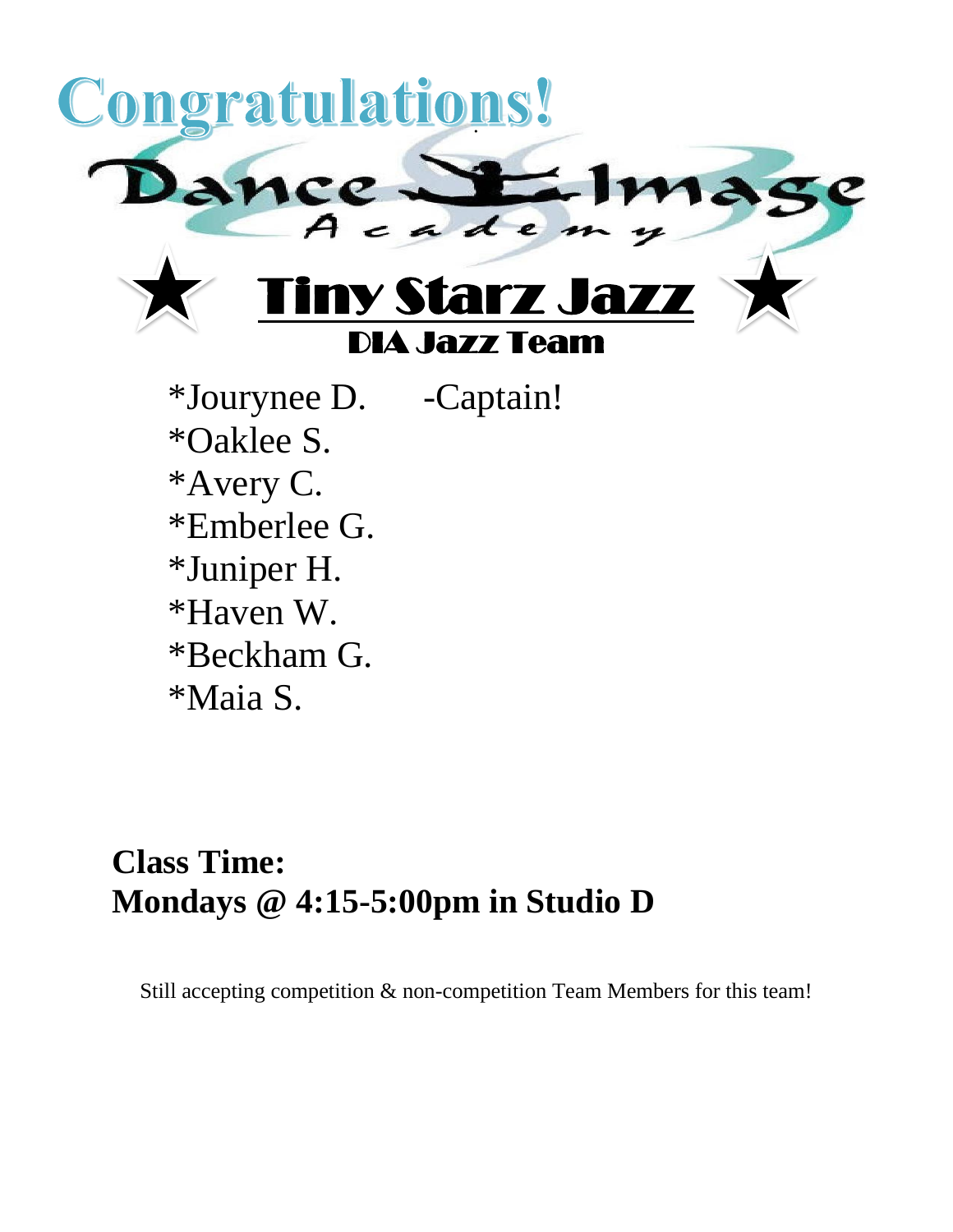

- \*Olivia M.
- \*Jourynee D.

## **Class Time: Thursdays @ 4:15-5:00pm in Studio D**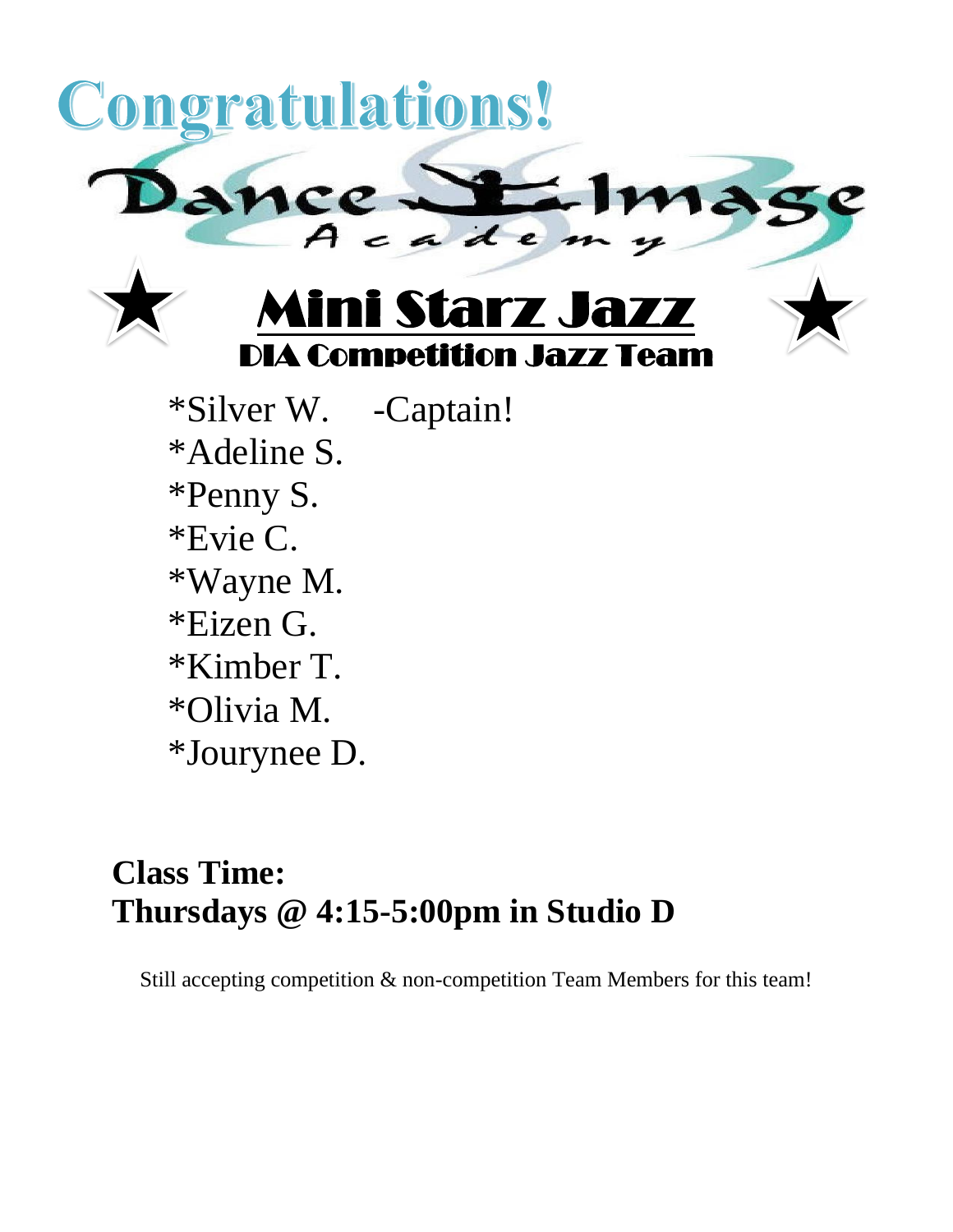

\*Hadlee S. -Captain! \*Sadie L. -Captain! \*Harper W. \*Aliyah C. \*Skylar T. \*Olive C. \*Roman L. \*Maddox U.

## **Class Time: Thursdays @ 5:00-5:45pm in Studio D**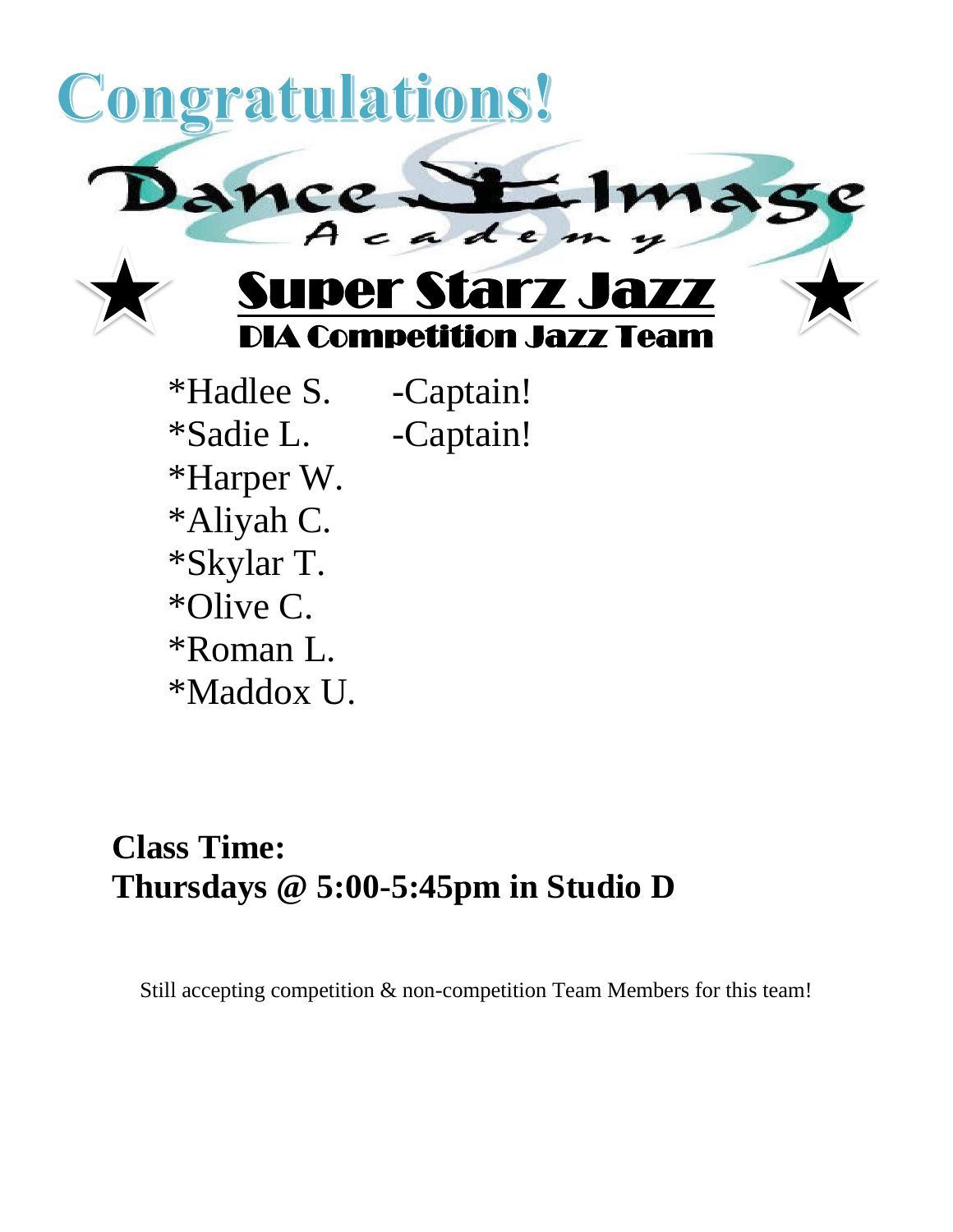

\*Evelynn C. -Captain! \*Pixxy S. -Captain! \*Aaithye M. \*Rubie L. \*Delilah Y. \*Ryann G. \*Breelynn G. \*Claire T. \*Myleigh M. \*Makayla M.

## **Class Time: Wednesdays @ 5:00-6:00pm in Studio D**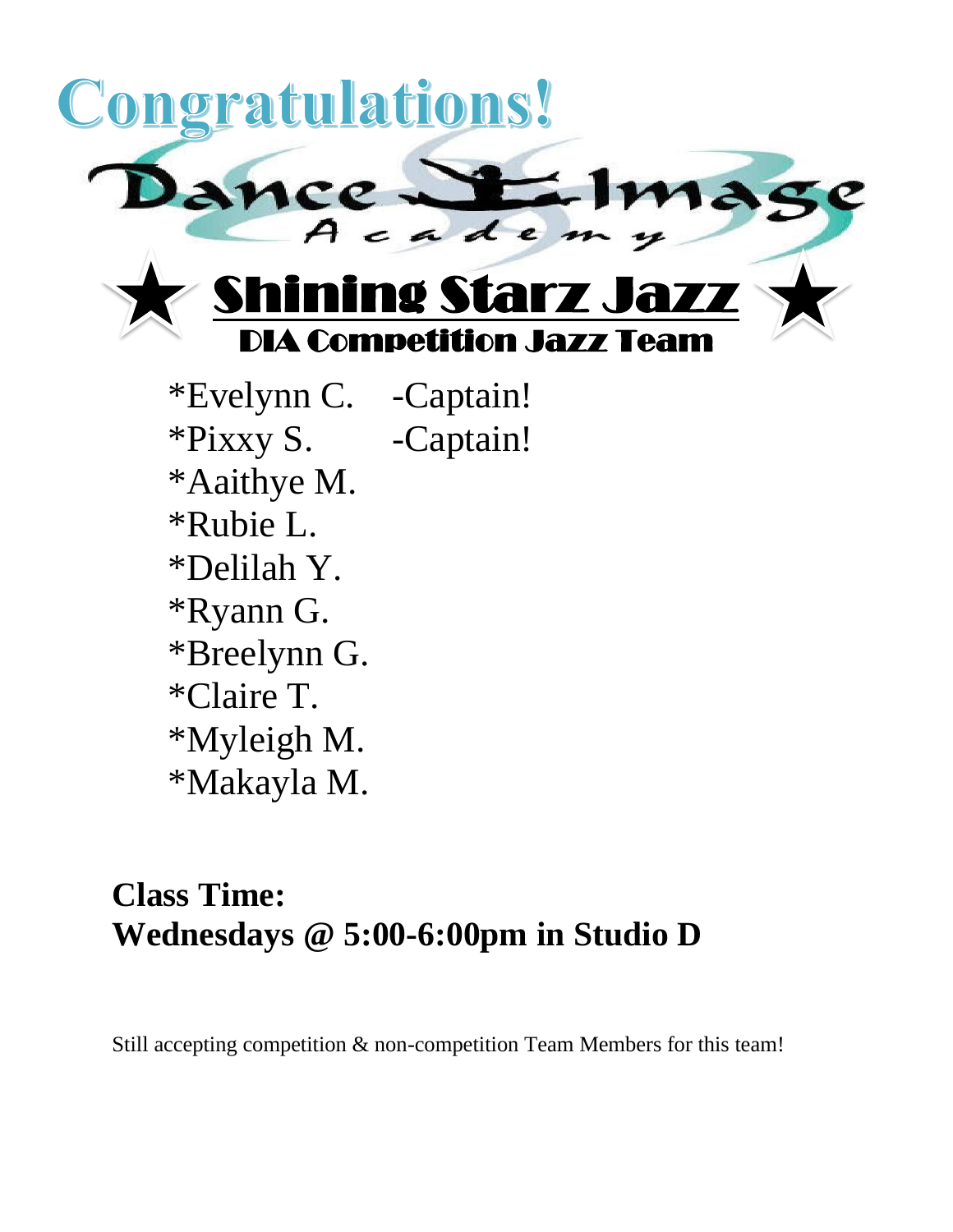

\*Nikolaus A.

# **Class Time: Thursdays @ 5:30-6:30pm in Studio D**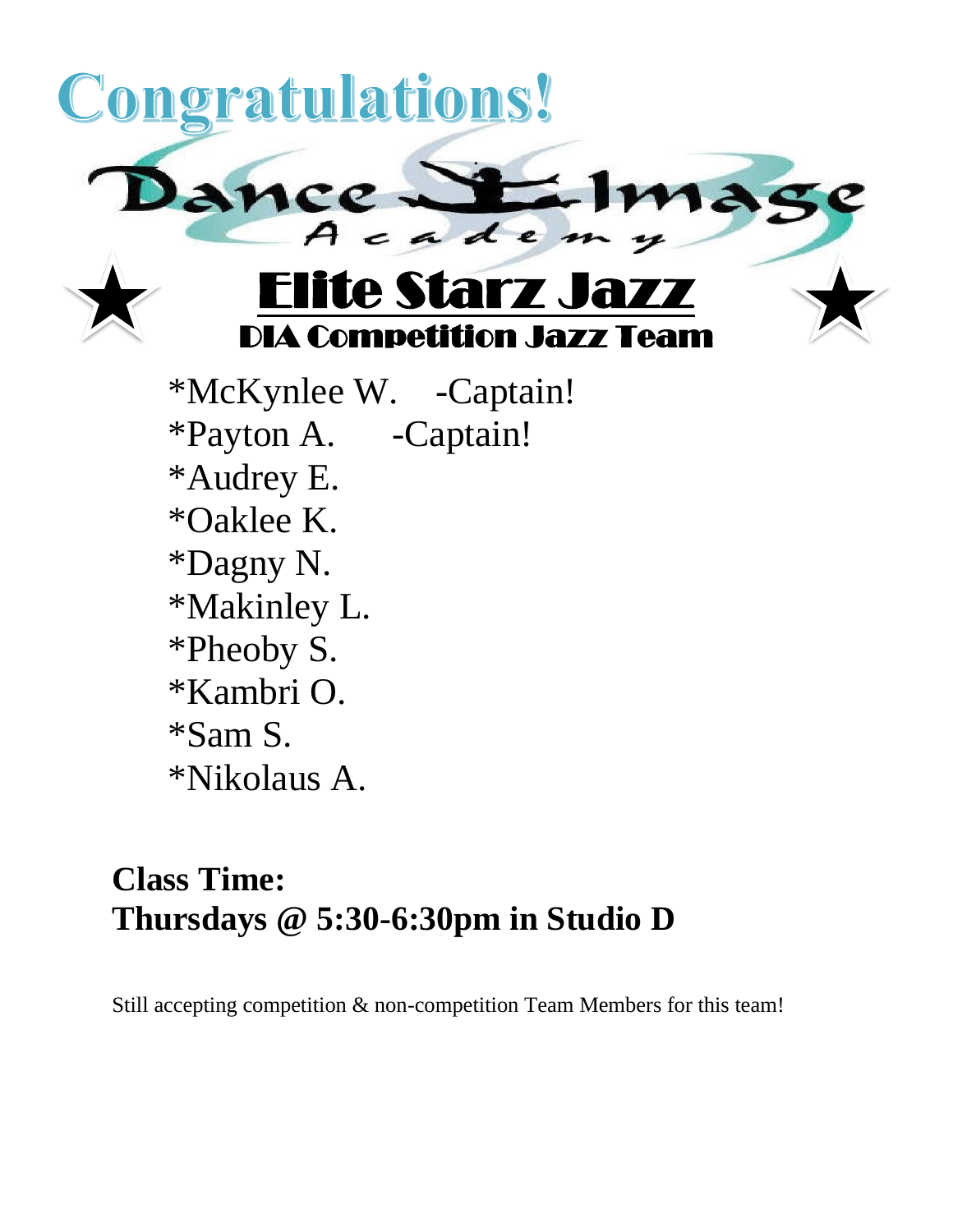

\*Tayja S. -Captain! \*Haley W. -Captain! \*Chloe L. \*Layla A. \*Allison S. \*Mia A. \*Morgan B. \*Tess U. \*Brooklyn C.

### **Class Time: Mondays @ 6:30-7:30pm in Studio D**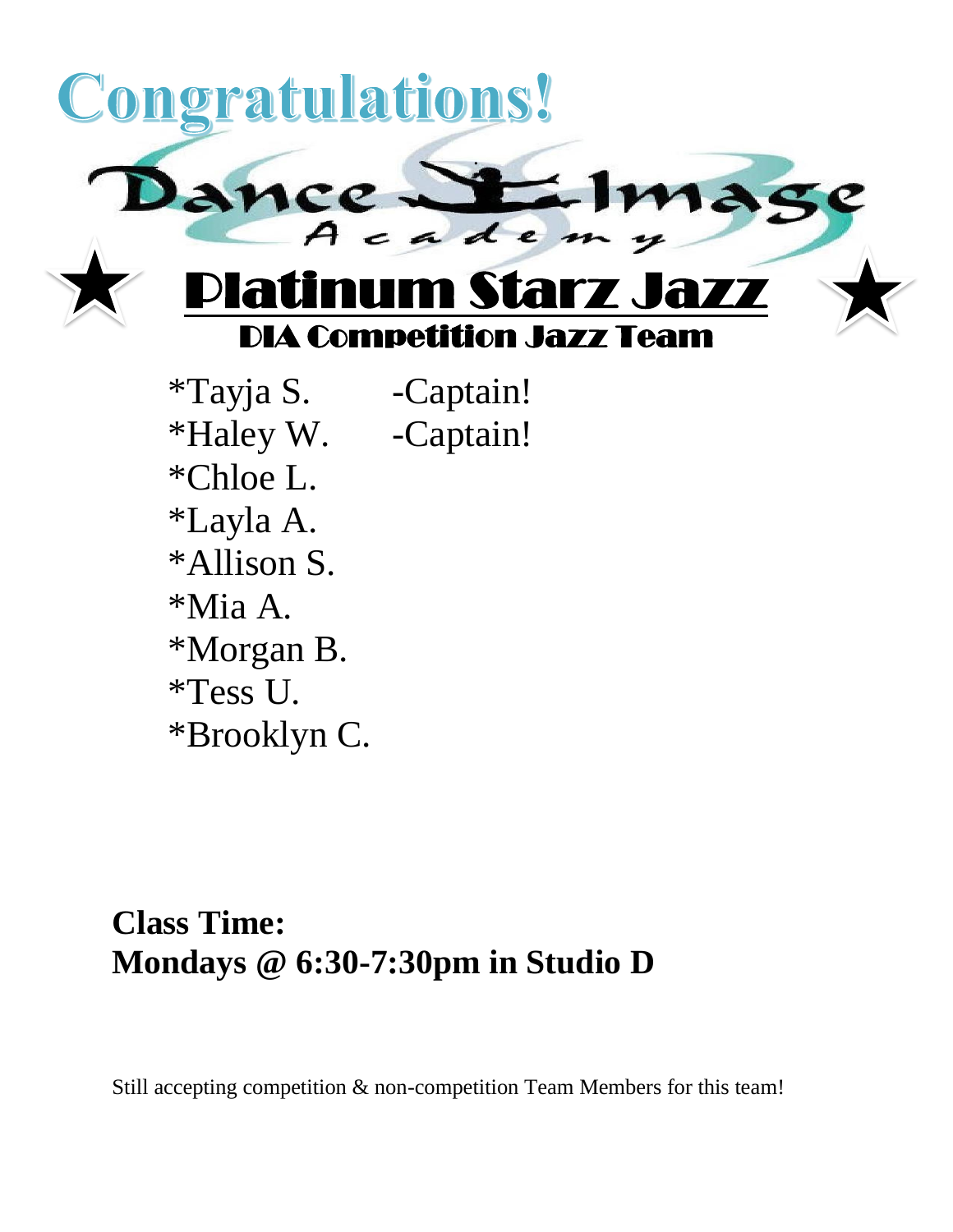

\*Ammon S.

## **Class Time: Mondays @ 7:30-8:30pm in Studio D**